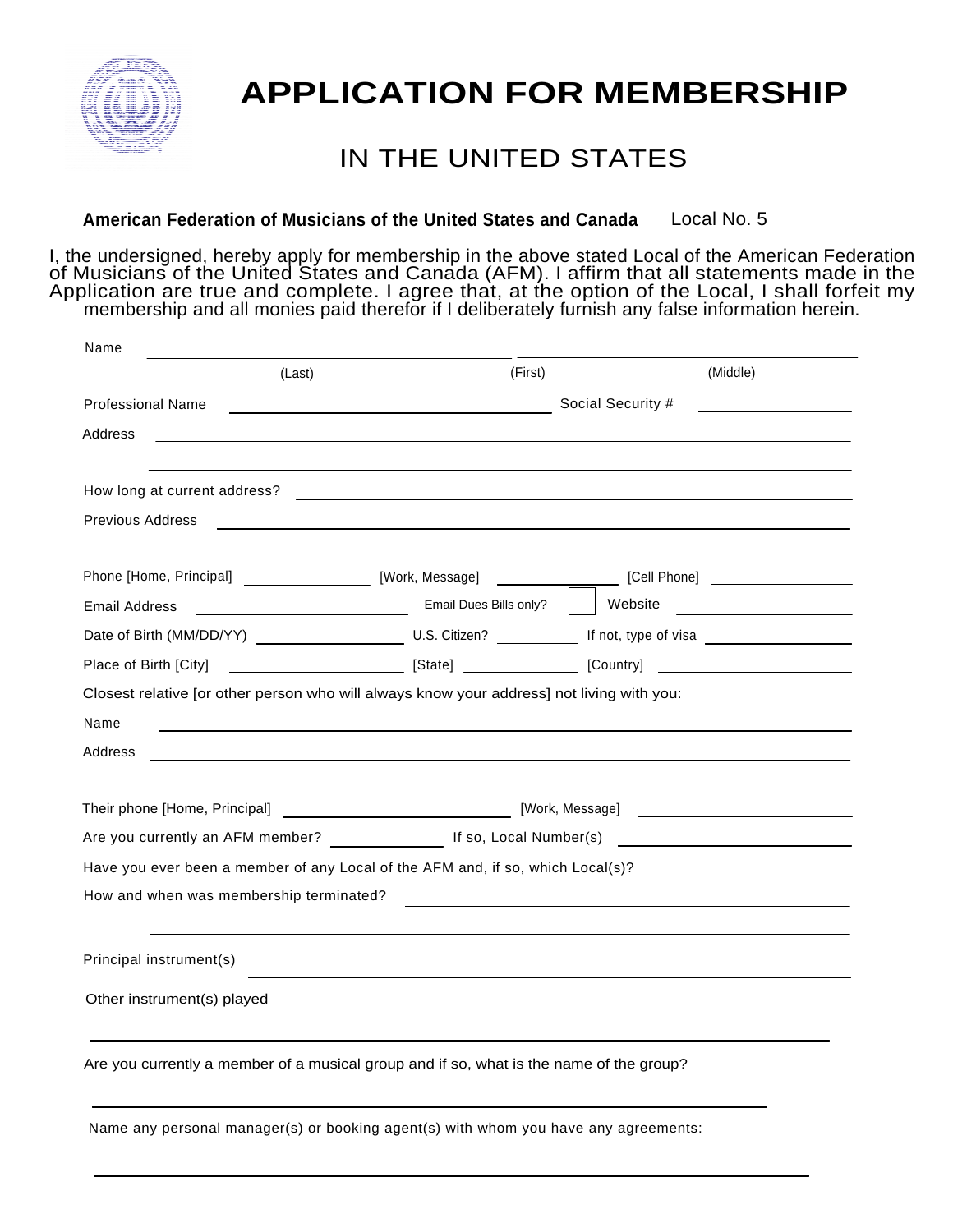## **Membership Obligation**

I pledge to abide by all Rules, Regulations, and Bylaws of the **AFM and the** Local stated above. I agree to pay all dues and assessments (including work dues on all musical services performed) required by those Bylaws. I further agree to complete any orientation or indoctrination required by that Local within the time specified by its Bylaws. I authorize the American Federation of Musicians and the above-named Local to act as my collective bargaining representative with full power to execute collective bargaining agreements with employers governing terms and conditions of employment.

I further authorize the AFM, in the name of the AFM or in my name, to do all acts, initiate all proceedings, execute, acknowledge and deliver any and all documents and pleadings, litigate, collect and receive money, and, in the AFM's sole judgment, join me as a party plaintiff or defendant in suits or proceedings, or to bring suit in my name or the AFM's namer in respect of any AFM collectively negotiated agreement or any statutory royalty or remuneration payment to which I may be entitled under the laws of the United States or other countries or under international law or treaties. I authorize the AFM to offset from any royalties and remunerations collected the reasonable expenses of collecting, administering and distributing those royalties and remunerations.

I also understand that, when the Federation receives any residual payments for a new use of a musical product, the Federation will deposit those monies into a separate interest-bearing account and then will attempt to identify and locate the musicians to whom the payments are due and to distribute those payments to them. In the event that I cannot be identified and located, and I do not file a claim for payment with the Federation within three years after the Federation receives the payment, I authorize the Federation thereafter to transfer the monies due to me to the general treasury to be used to defray the costs of administering and operating the Federation; provided, however, that at any subsequent point I may file a written claim with the Federation and, upon doing so, I shall be entitled to receive the residual payment to which I am entitled (without interest and offset by the applicable Federation work dues) unless the State is then holding the residual payment I am due, in which case I shall apply to the State for my payment.

Signature Date

## **Work Dues Check-Off Authorization (U.S.)**

In the U.S., members are also asked to sign a work dues check-off authorization, which allows employers to withhold dues from payroll. The member is not required to sign the check-off as a condition of membership. It is a convenience for the local and often for the member. Some members do prefer to pay work dues themselves, in which case you will need to bill them. The following is the text from the application form.

I hereby voluntarily authorize and direct any party who engages my musical services to deduct from my compensation for those services the uniformly required dues or fees based on earnings, including work dues and/or agency or service fees, as set forth in the Bylaws of the American Federation of Musicians of the United States and Canada (Federation Work Dues) and/or the dues or fees based on earnings including work dues and/or agency fees, as set forth in the Constitution and/or Bylaws of the Local Union hereof having jurisdiction over these services (Local Union Work Dues). I further authorize, and direct, each such party who engages my musical services to remit promptly all Work Dues thus deducted to the Federation or the appropriate Local Union thereof in accordance with the applicable regulations, and at the times specified in those regulations. Where the payment of either dues or agency or service fees is lawfully required as a condition of employment, said deductions shall be made irrespective of my membership in the Federation and/or the Local Union thereof. This authorization shall be irrevocable for a period of one (1) year from the date hereof or, with respect to any employer having a collective bargaining agreement, until the termination date of the current collective bargaining agreement, whichever occurs sooner. This authorization shall automatically renew itself and be irrevocable for successive annual periods unless I give written notice to the Federation and those Local Unions of which I am a member within the fifteen (15) day period following the expiration of any such annual period or, with respect to any employer having a collective bargaining agreement, within the fifteen (15) day period following the termination date of any such collective bargaining agreement.

Signature Date Date Communications and the Date Date Date Date Date Date Date

Note: Dues, contributions or gifts to the American Federation of Musicians are not tax deductible as charitable contributions. However, they may be tax deductible as ordinary and necessary business expenses.

Local Officer Approval Date